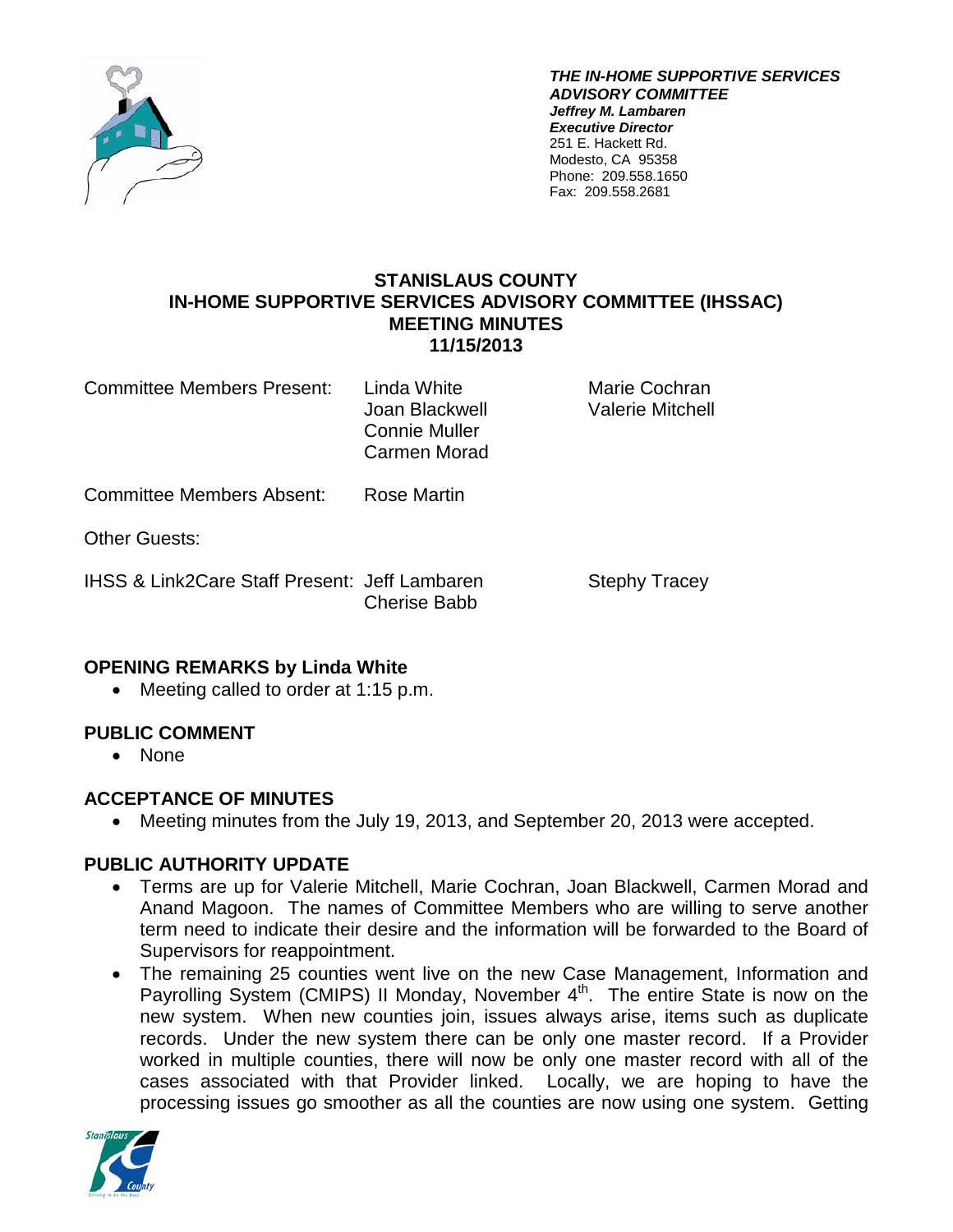good reports out of the new system continue to be an issue: for example, a management report that was formerly a few pages with much critical information has now been split into 5 reports. There are multiple workgroups from the counties that are working with the State to improve the reporting system.

- Handout from the US Department of Labor, "Wage and Hour Division (WHD). Fact Sheet #79A: Companionship Services Under the Fair Labor Standards Act (FLSA)." In 1974, Congress extended Fair Labor Standards Act (FLSA) coverage to workers who perform "domestic service." The law also exempts certain domestic service workers from the FLSA's minimum wage and overtime provisions. Domestic service workers employed to provide "companionship services" for an elderly person or a person with an illness, injury, or disability are not required to be paid the minimum wage or overtime pay if they meet certain regulatory requirements. The Department of Labor amended its regulations to revise the definition of companionship services that are exempt from FLSA protection. Under the revised regulations, effective January 1, 2015, the term "companionship services" means the provision of fellowship and protection for an elderly person or a person with an illness, injury, or disability who requires assistance in caring for himself or herself. The term "companionship services" also includes the provision of care, when the care is provided attendant to and in conjunction with the provision of fellowship and protection, and does not exceed 20 percent of the total hours worked per Recipient and per work week. Minimum wage and overtime now apply to the IHSS program. The question that all have been asking is how is the State going to address the overtime issue? Also of concern is the issue of working for multiple Recipients, will each be treated as a separate employer? Also of concern, counties are hearing that Waiting Time and Travel Time, which are currently not compensated, would be required to be paid. Based on these examples, significant program changes are possible. When the Governor releases his Budget in January, 2014 it should show which direction the State will take to address the change in Federal rules.
- Handout from the US Department of Labor, "Fact Sheet: Application of the Fair Labor Standards Act to Domestic Service, Final Rule." This offers some general background information regarding the Major Provisions affected by the Final Rule regarding companionship services.
- Handout, "Value the Care!" On October 1, 2013 the US Department of Labor published its Final Rule narrowing the "companionship exemption" under the Fair Labor Standards Act. As a result, beginning January 1, 2015, most home care workers will be guaranteed federal minimum wage and overtime protections for the first time. The California minimum wage will be raised to \$9.00/hour effective July 1, 2014. Caregivers making under \$9.00 per hour will automatically be raised to \$9.00/hour.
- Handout, Link2Care. This is the existing Registry Provider/Recipient Eligibility and Complaint Policy. The purpose of this policy is to clearly define the application requirements, causes for exemption, causes for removal, complaint processes and the appeals process for both IHSS Providers and Recipients. It was requested that the Committee review the policies to provide input at the next meeting.

# **BUDGET UPDATE**

• None